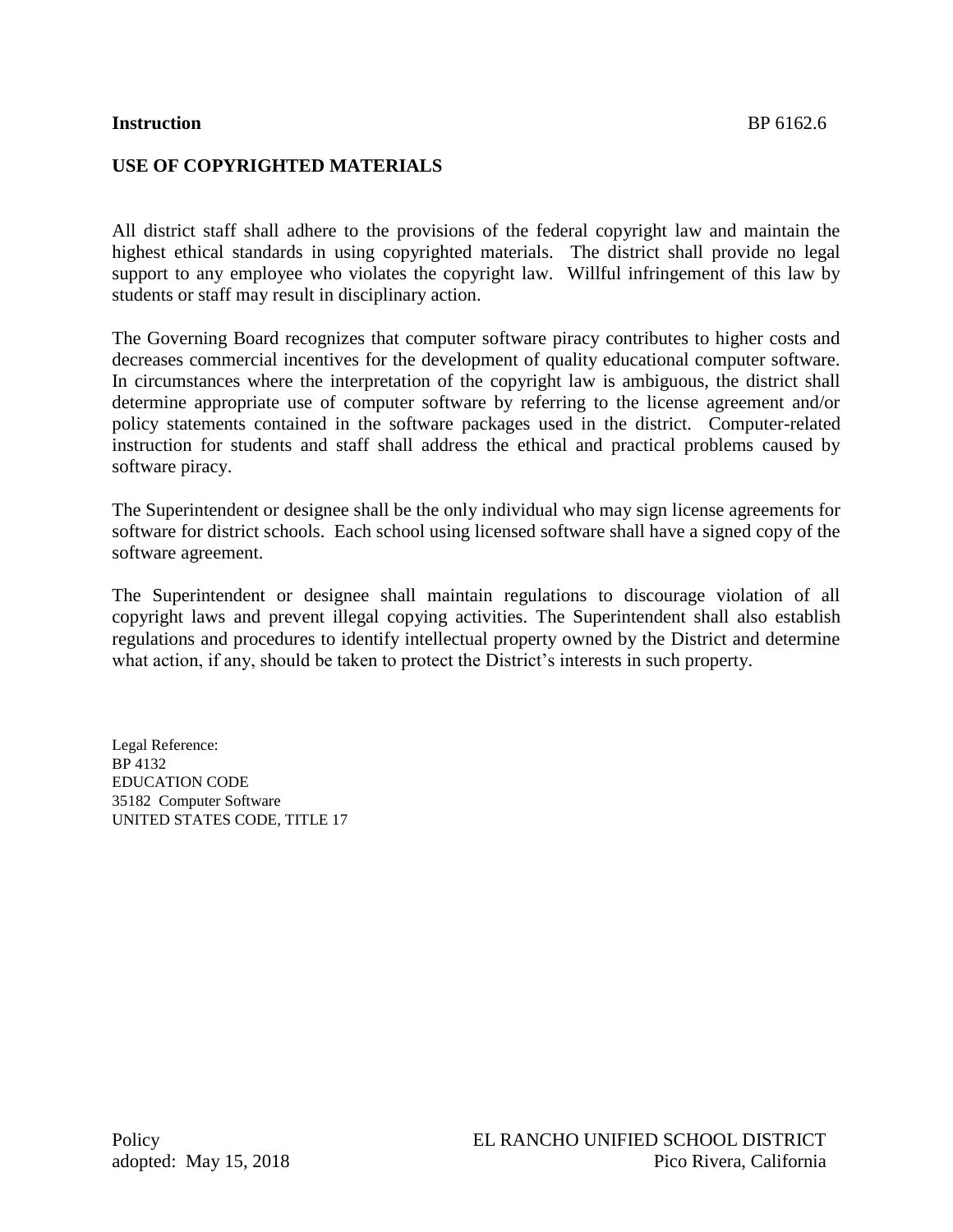# **USE OF COPYRIGHTED MATERIALS**

Each employee making a reproduction shall first determine whether the copying is permitted by law based on the guidelines below. If the copying is not permitted according to these guidelines, the principal/designee may request permission to reproduce the material from its copyright holders.

Requests for permission to use copyrighted materials shall include the following information:

- 1. Title, author(s), editor(s) or publisher, producer(s) or distributor.
- 2. Edition, copyright and/or production year.
- 3. Exact amount of material to be used (i.e., lines, pages, running time, etc.).
- 4. Nature of the use (i.e., how many times, when and with whom the material will be used).
- 5. Number of copies to be made.
- 6. How the material will be reproduced.
- 7. If an initial contact was made by phone, the request shall also include the name of the initial contact person.

The following guidelines differentiate between permitted and prohibited uses of printed material, sheet and recorded music, videotapes, films, filmstrips or slide programs, off-air taping (radio or television), and computer software.

#### **Printed Materials**

- 1. Single copies at the request of an individual teacher:
	- a. A chapter of a book.
	- b. An article from a magazine or newspaper.
	- c. A short story, short essay or short poem, whether or not from a collective work.
	- d. A chart, graph, diagram, drawing, cartoon or a picture from a book, magazine or newspaper.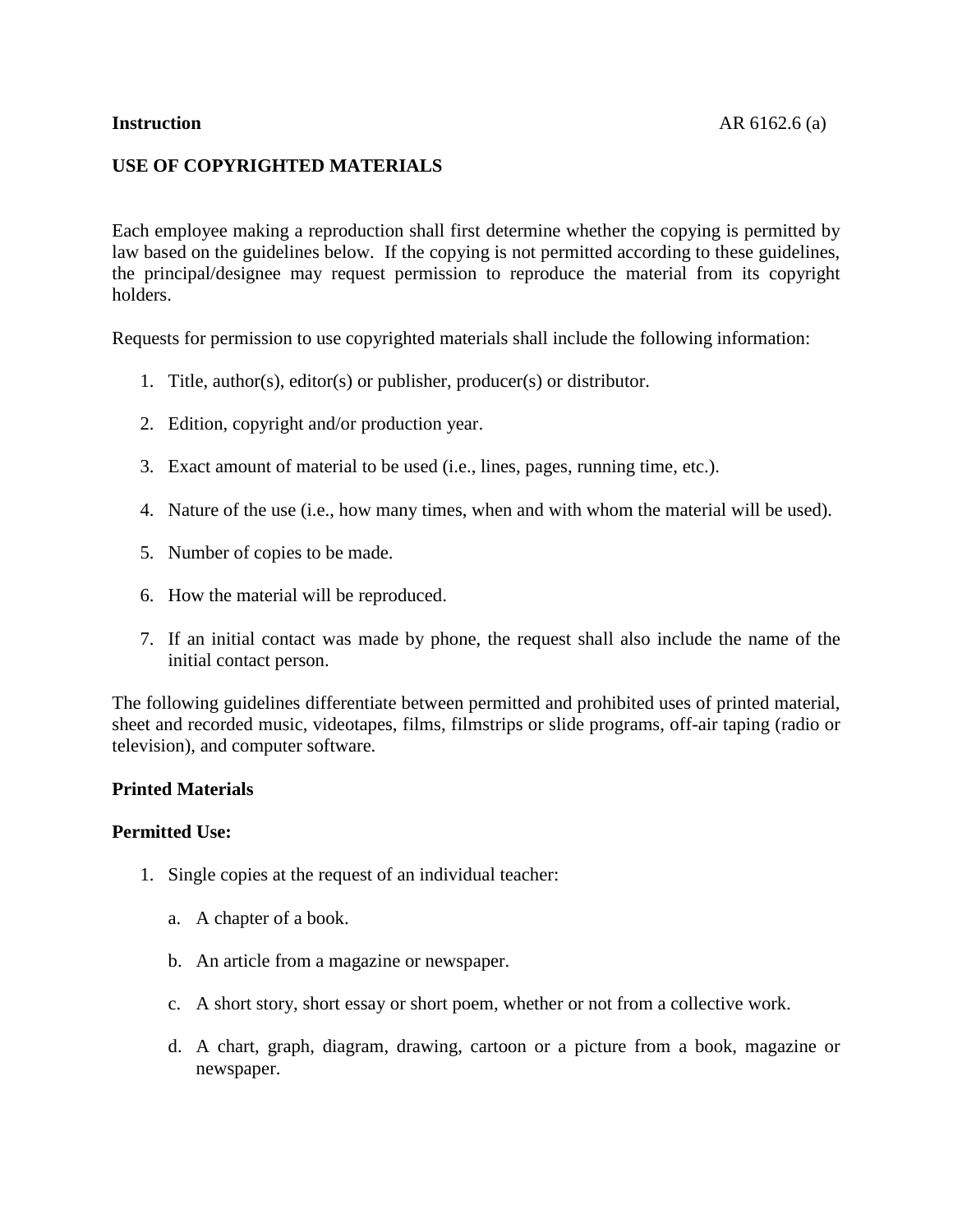All preceding copies must bear the copyright notice. They may be made only at the discretion of the individual teacher on occasions when a delay to request permission would preclude their most effective instructional use.

#### **Prohibited Uses:**

- 1. Copying more than one work or two excerpts from a single author during one class term.
- 2. Copying more than three works from a collective work or periodical volume during one class term.
- 3. Copying materials for more than one course in the school where the copies are made.
- 4. More than nine sets of multiple copies for distribution to students in one class term.
- 5. Copying used to create, replace or substitute for anthologies or collective works.
- 6. Copying of "consumable" works such as workbooks, standardized tests, answer sheets, etc.
- 7. Copying that substitutes for the purchase of books, publishers' reprints or periodicals.
- 8. Repeated copying of the same item by the same teacher from term to term.

The above prohibitions do not apply to current news magazines and newspapers.

## **Sheet and Recorded Music**

- 1. Emergency copies for an imminent performance are permitted, provided they are replacing purchased copies and replacement is planned.
- 2. Multiple copies (one per student) of excerpts not constituting an entire performable unit or more than ten percent of the total work may be made for academic purposes other than performances.
- 3. Purchased sheet music may be edited or simplified provided the character of the work is not distorted or lyrics added or altered.
- 4. A single copy of a recorded performance by students may be retained by the district or individual teacher for evaluation or rehearsal purposes.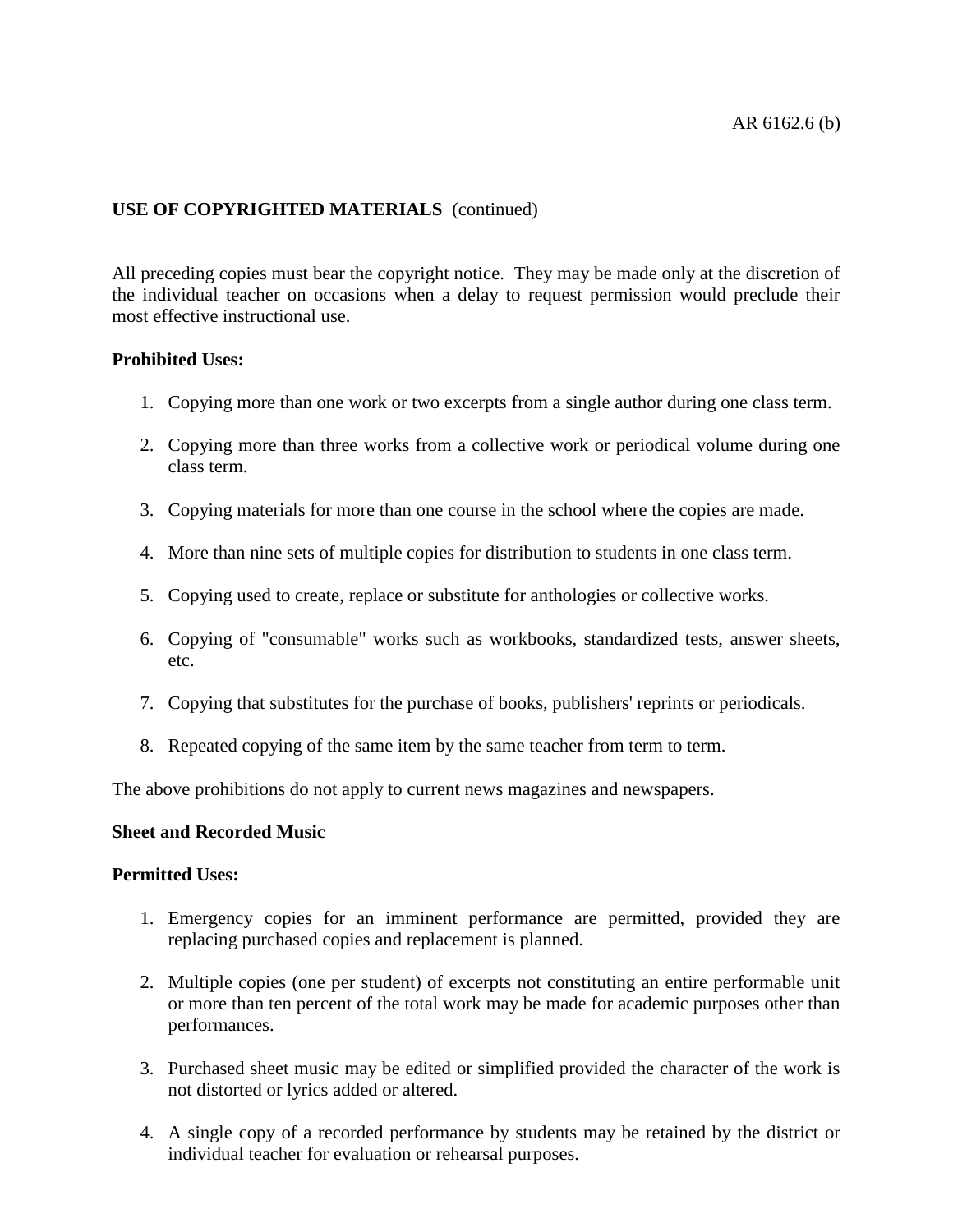- 5. A single copy of recordings of copyrighted music owned by the district or individual teacher may be made and retained for the purpose of constructing exercises or examinations.
- 6. A single copy of an excerpt that constitutes an entire performable unit (i.e., a movement or aria) may be made, provided it is either:
	- a. Confirmed by the copyright proprietor to be out of print.
	- b. Unavailable except in a larger work. This may be done by or for a teacher only for scholarly research or in preparation for teaching a class.
- 7. A single copy of a portion of a sound recording may be made by or for a student, i.e., a song from a record, but not the entire recording. The copy may be used in the educational context in which it was made and may not be sold or performed for profit.

## **Prohibited Uses**:

- 1. Copying to replace or substitute for anthologies or collections.
- 2. Copying from works intended to be "consumable."
- 3. Copying for purposes of performance except as noted in an emergency.
- 4. Copying to substitute for purchase of music.
- 5. Copying without inclusion of copyright notice on the copy.
- 6. Duplication of tapes, unless reproduction rights were given at time of purchase.
- 7. Reproduction of musical works or conversion to another format, e.g. record to tape.

## **Videotapes, Films, Filmstrips or Slide Programs**

- 1. A single copy of a portion of a copyrighted film or filmstrip may be made by a student for educational purposes if the material is owned by the school which the student attends.
- 2. A single copy of a small portion of a film or filmstrip may be made by or for a teacher for scholarly or teaching purposes.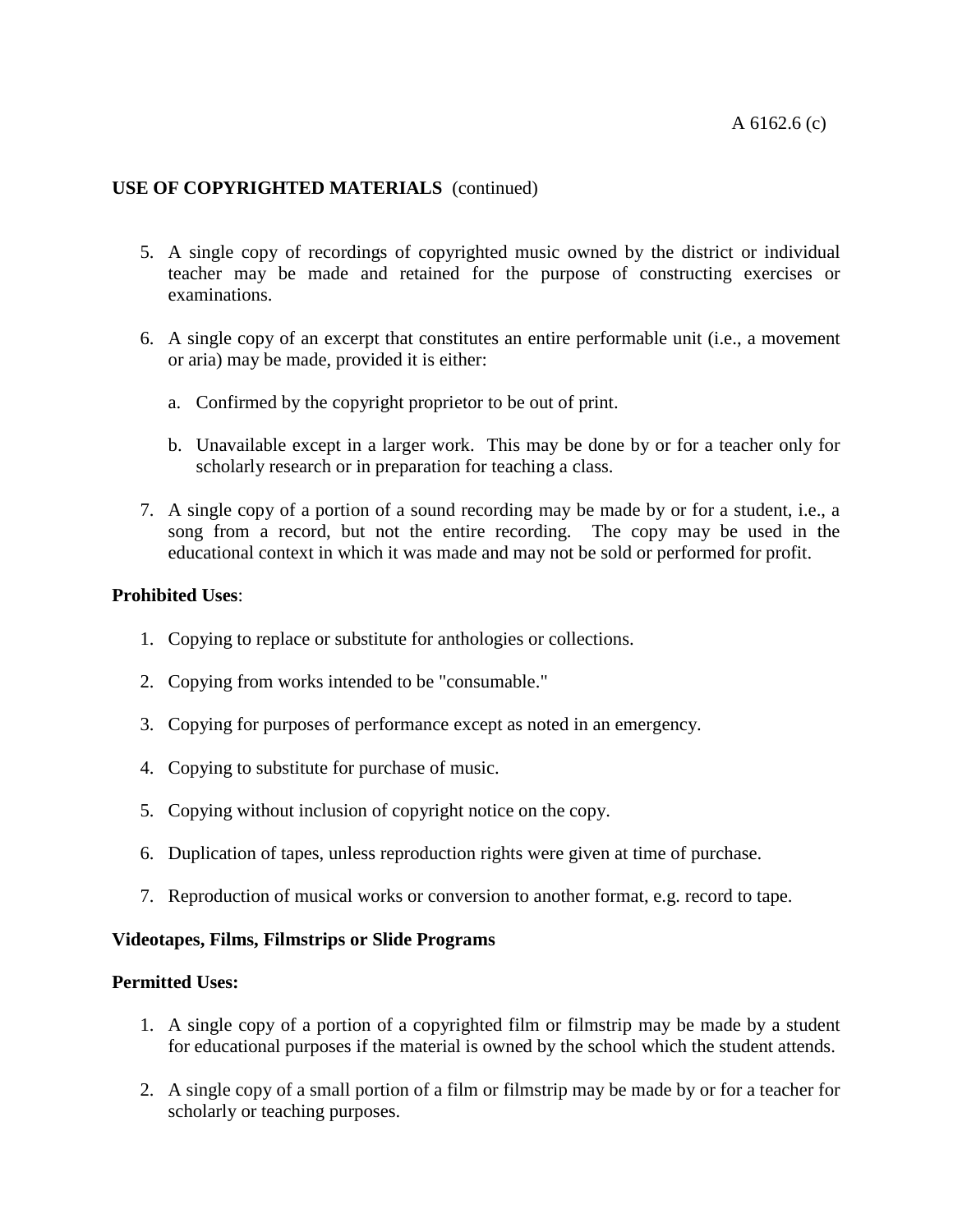- 3. Selected slides may be reproduced from a series if reproduction does not exceed ten percent of the total or excerpt the essence of the work.
- 4. A slide or overhead transparency series may be created from multiple sources as long as creation does not exceed ten percent of photographs in one source (book, magazine, filmstrip, etc.). This may not be done when the source forbids photographic reproduction.
- 5. A single overhead transparency may be created from a single page of a "consumable" workbook.
- 6. Sections of a film may be excerpted for a local videotape (not to be shown over cable) if they do not exceed ten percent of the total or excerpt the essence of the work. Extreme care must be exercised in copying a small portion of a film or filmstrip; small portions may contain the very essence of the material in question.

## **Prohibited Uses:**

- 1. Reproduction of an audiovisual work in its entirety.
- 2. Conversion from one media format to another, e.g., film to videotape, unless permission is secured.
- 3. No one is permitted to copy any portion of a film or filmstrip sent to the school for preview or rented or owned by another school or institution without the express written permission of the copyright holder. The copyright of a film governs its performance (showing) as well as the copying of it. It is permissible to show a film to students using closed-circuit television if the system is confined to one building. Showing a film via closed-circuit television outside the building is not permitted.

## **Radio - Off-Air Taping**

- 1. A single copy of a small portion of a copyrighted radio program may be made by a student for educational purposes. Such a copy may not be sold or performed for profit.
- 2. Copies of broadcasts by national public radio may be made by district employees and retained for an indefinite period for educational purposes.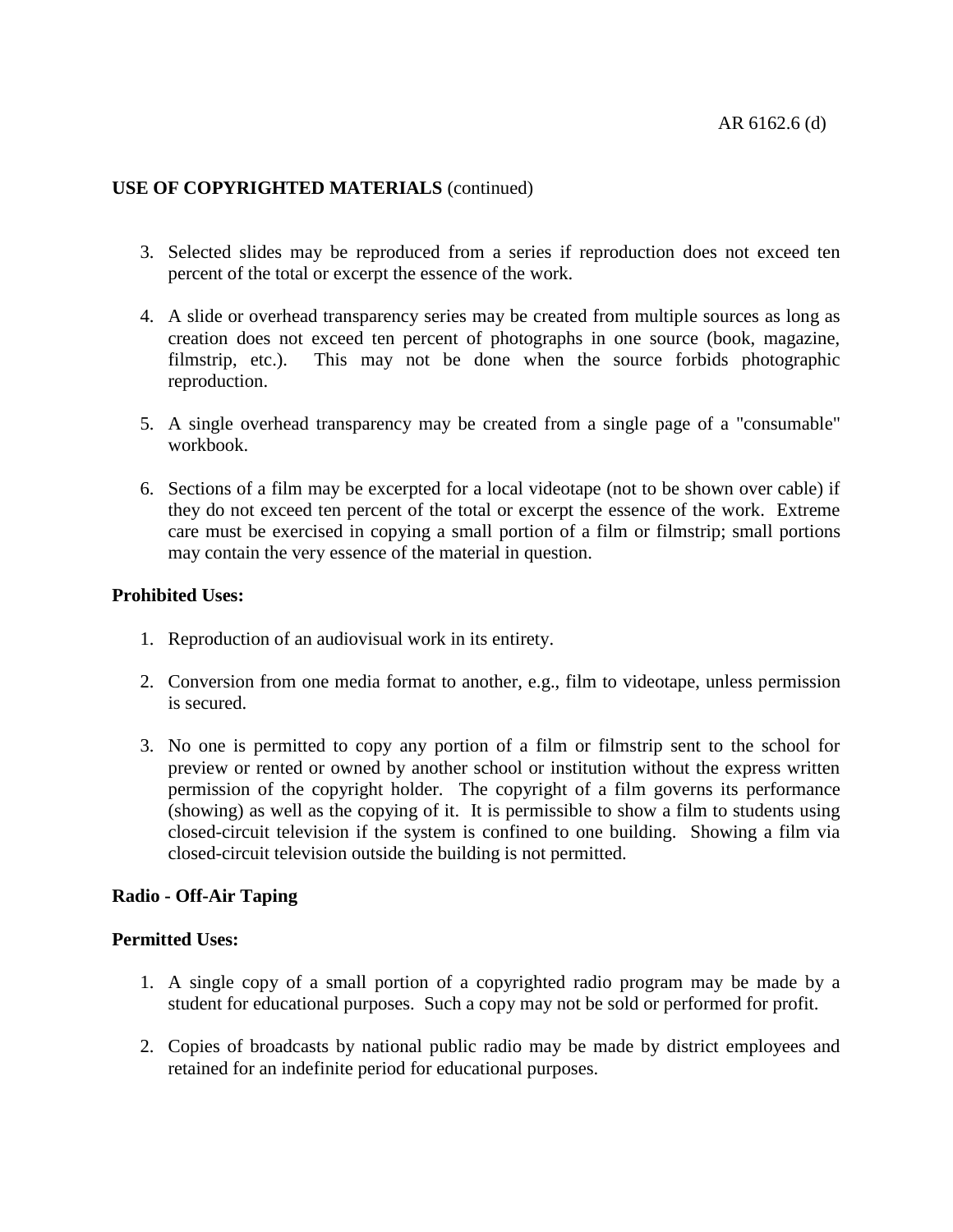#### **Prohibited Uses:**

1. Copying broadcasts on commercial radio, except for copyrighted musical selections (see Sheet and Recorded Music), is governed by the same copyright laws that apply to off-air taping of commercial television; however, there is no special provision allowing libraries to tape radio news programs.

#### **Television - Off-Air Taping**

- 1. A broadcast program may be recorded off-air simultaneously with broadcast transmission (including simultaneous cable retransmission) and retained for a period not to exceed 45 days. All off-air recordings shall be erased or destroyed at the end of the retention period. Broadcast programs are television programs transmitted for reception by the general public without charge.
- 2. Off-air recordings may be used once by individual teachers in the course of relevant teaching activities and repeated once only when instructional reinforcement is necessary. These recordings may be shown in classrooms and similar places devoted to instruction within a single building, cluster, or campus, as well as in the homes of students receiving formalized home instruction, during the first ten consecutive school days in the 45 calendar-day retention period.
- 3. Off-air recordings may be made only at the request of individual teachers, for use by those teachers. No broadcast program may be recorded off-air more than once at the request of the same teacher, regardless of the number of times the program may be broadcast.
- 4. A limited number of copies may be reproduced from each off-air recording to meet the legitimate needs of teachers under these guidelines. Each such additional copy shall be subject to all provisions governing the original recording.
- 5. After the first ten consecutive school days, off-air recordings may be used up to the end of the 45 calendar day retention period only for teacher evaluation purposes; i.e., to determine whether or not to include the broadcast program in the teaching curriculum; they may not be used for student exhibition or any other nonevaluation purpose without authorization.
- 6. All copies of off-air recordings shall include the copyright notice on the broadcast programs as recorded.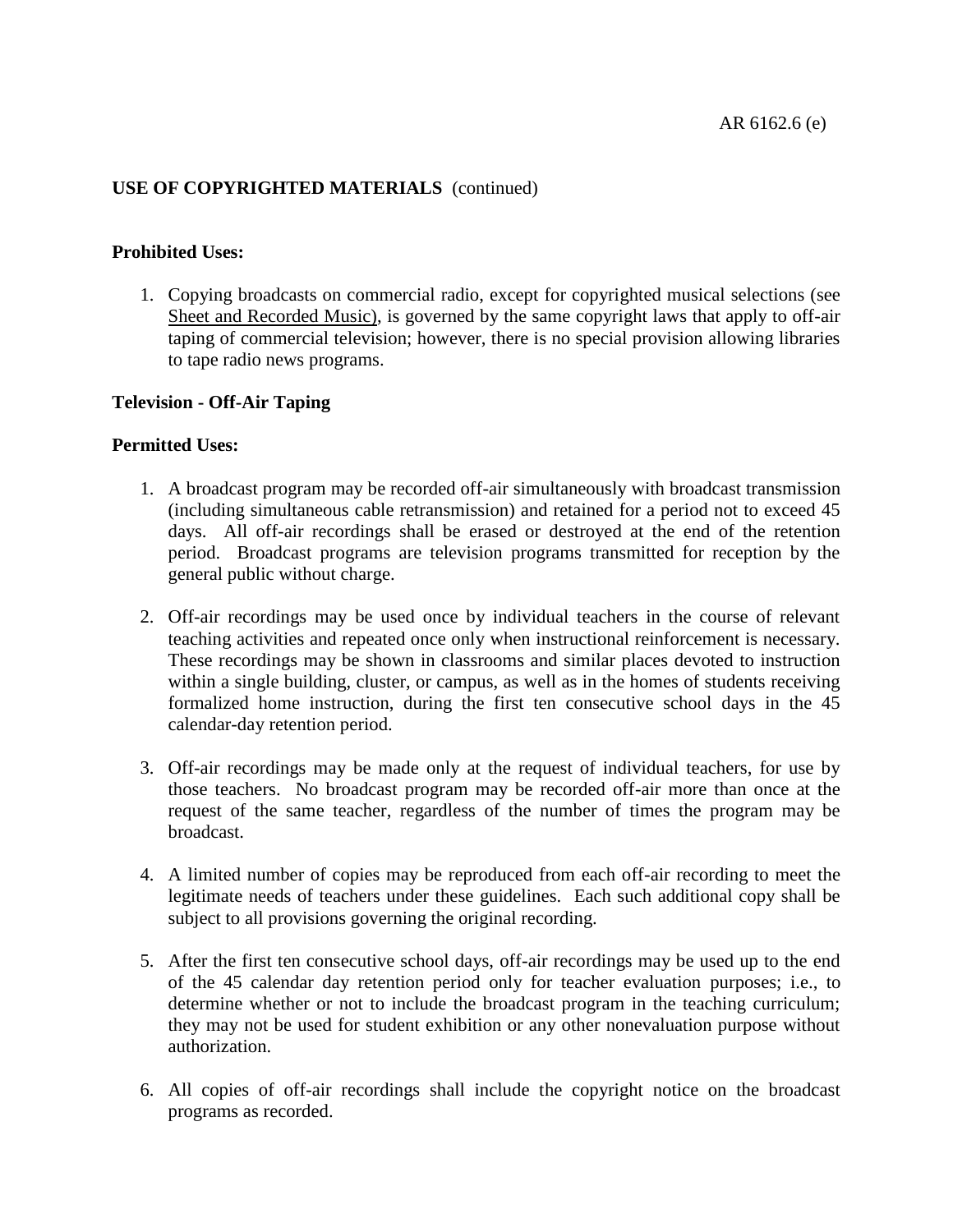## **Prohibited Uses:**

- 1. Off-air recording in anticipation of teacher requests.
- 2. Using the recording for instruction after the ten-day use period.
- 3. Holding the recording for weeks or indefinitely because:
	- a. Units needing the program concepts are not taught within the ten-day use period.
	- b. An interruption or technical problems delayed its use.
	- c. Another teacher wishes to use it, or for any other supposedly "legitimate" educational reason.
- 4. On occasion a special notice is provided with some materials specifically prohibiting reproduction of any kind. Permission to use any part of such works must be secured in writing from the author or producer in accordance with this regulation.
- 5. Off-air recordings need not be used in their entirety, but the content of recorded programs may not be altered. Off-air recordings may not be physically or electronically combined or merged to constitute teaching anthologies or compilations.

## **Software Copyright**

## **Permitted Uses:**

Copies of district-owned software may be made only when:

- 1. The copy is needed as an essential step in using the computer program with a particular machine. This copy is to be used in no other way.
- 2. The copy is used for archival or "backup" purposes. This copy may be held only as a file copy and must be destroyed when the program is no longer rightfully owned by the district unless the copyright owner authorizes its sale, lease or transfer as part of the sale, lease or transfer of the original program. (United States Code, Title 17, Section 117).